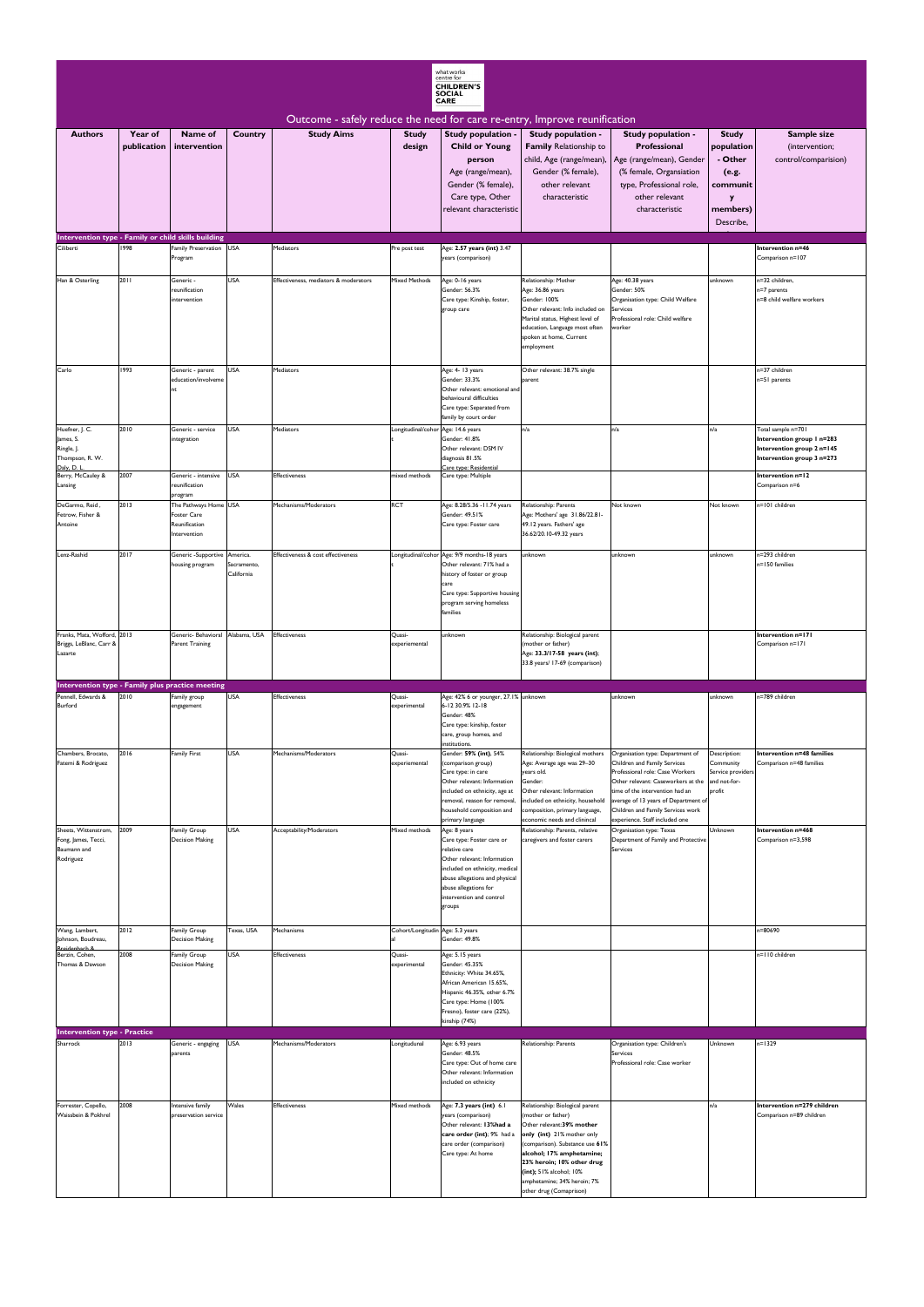| Darnell & Schuler                                    | 2015 | <b>Functional Family</b> | <b>USA</b>                  | <b>Effectiveness</b>             |                        | Age: 11 - 18 years                           |                                     |                                     |                    | Intervention n=1279             |
|------------------------------------------------------|------|--------------------------|-----------------------------|----------------------------------|------------------------|----------------------------------------------|-------------------------------------|-------------------------------------|--------------------|---------------------------------|
|                                                      |      | Therapy                  |                             |                                  | Quasi-<br>experimental | Gender: 23.57% (int); 21.3%                  |                                     |                                     |                    | Comparison n=7434               |
|                                                      |      |                          |                             |                                  |                        | (comparison)                                 |                                     |                                     |                    |                                 |
|                                                      |      |                          |                             |                                  |                        | Other relevant: 35% had                      |                                     |                                     |                    |                                 |
|                                                      |      |                          |                             |                                  |                        | contact with law enforcement                 |                                     |                                     |                    |                                 |
| Johnson &                                            | 2005 | Michigan's foster        | <b>USA</b>                  | Effectiveness                    | Quasi-                 | Age: ≤1yr 23.7%; 2-4yrs                      | n/a                                 | n/a                                 | n/a                | Intervention n=841 children     |
| Wagner                                               |      | care case                |                             |                                  | experimental           | 17.5%; 5-9yrs 27.7%; 10-                     |                                     |                                     |                    | Comparison n=871 children       |
|                                                      |      | management system        |                             |                                  |                        | 14yrs 22.1%; ≥15yrs 8.3%;                    |                                     |                                     |                    |                                 |
|                                                      |      |                          |                             |                                  |                        | missing 0.7%; (int). $: \leq  y $            |                                     |                                     |                    |                                 |
|                                                      |      |                          |                             |                                  |                        | 24%; 2-4yrs 18.9%; 5-9yrs                    |                                     |                                     |                    |                                 |
|                                                      |      |                          |                             |                                  |                        | 26.9%; 10-14yrs 21%; ≥15yrs                  |                                     |                                     |                    |                                 |
|                                                      |      |                          |                             |                                  |                        | 7%; missing 2.2%                             |                                     |                                     |                    |                                 |
|                                                      |      |                          |                             |                                  |                        | Comparison                                   |                                     |                                     |                    |                                 |
| Dakof, Cohen &                                       | 2009 | Generic - drug           | <b>USA</b>                  | Effectiveness                    | Qualitative            |                                              | Relationship: mothers               | Professional role: caseworkers      |                    | n=80 families                   |
| Duarte                                               |      | courts                   |                             |                                  |                        |                                              | Gender: 100%                        | Gender: 100%                        |                    |                                 |
|                                                      |      |                          |                             |                                  |                        |                                              | Other relevant: all held masters    | Other relevant:                     |                    |                                 |
|                                                      |      |                          |                             |                                  |                        |                                              | degrees/had ~6 yrs experience       |                                     |                    |                                 |
|                                                      |      |                          |                             |                                  |                        |                                              |                                     |                                     |                    |                                 |
| Gill                                                 | 2016 | <b>Taking Care</b>       | UK.                         | Effectiveness                    | unknown                | Age: 8.1/utero - 18 years                    | Relationship: Parent/Carer          |                                     | unknown            | n=47 case files                 |
|                                                      |      |                          |                             |                                  |                        | Gender: 50% (received a                      | Gender: 71%                         |                                     |                    |                                 |
|                                                      |      |                          |                             |                                  |                        | service)                                     |                                     |                                     |                    |                                 |
|                                                      |      |                          |                             |                                  |                        | Care type: Foster and                        |                                     |                                     |                    |                                 |
|                                                      |      |                          |                             |                                  |                        | residential                                  |                                     |                                     |                    |                                 |
|                                                      |      |                          |                             |                                  |                        |                                              |                                     |                                     |                    |                                 |
|                                                      |      |                          |                             |                                  |                        |                                              |                                     |                                     |                    |                                 |
|                                                      |      |                          |                             |                                  |                        |                                              |                                     |                                     |                    |                                 |
| Cleaver H                                            | 2000 | Generic - family         | England                     | Mediators                        | Qualitative            | Age: 7.8/5-12 years                          | n/a                                 | Relationship: Mother, father, other | n/a                | n=33 children                   |
|                                                      |      | contact                  |                             |                                  |                        | Gender: 52%                                  |                                     |                                     |                    |                                 |
|                                                      |      |                          |                             |                                  |                        | Other relevant: child looked                 |                                     |                                     |                    |                                 |
|                                                      |      |                          |                             |                                  |                        | after for more than 3 months                 |                                     |                                     |                    |                                 |
| Administration for                                   | 1991 | Family Reunification USA |                             | <b>Effectiveness</b>             | Quasi-                 | Care type: Foster care<br>Gender: 53%        | Other relevant: 49% single parent   |                                     |                    | Intervention n=57 children      |
| Children, Youth, &                                   |      |                          |                             |                                  |                        | Ethnicity: 82% white                         |                                     |                                     |                    |                                 |
|                                                      |      | Project                  |                             |                                  | experimental           |                                              |                                     |                                     |                    | Comparison n=47 children        |
| Families (DHHS)                                      |      |                          |                             |                                  |                        | Other relevant: 29% placed<br>due to neglect |                                     |                                     |                    |                                 |
|                                                      |      |                          |                             |                                  |                        | Care type: Foster care                       |                                     |                                     |                    |                                 |
| Intervention type - Service integration_coordination |      |                          |                             |                                  |                        |                                              |                                     |                                     |                    |                                 |
|                                                      |      |                          |                             |                                  |                        |                                              |                                     |                                     |                    |                                 |
| Twomey, Caldwell,                                    | 2010 | Vulnerable infants       | Rhode Island,               | <b>Effectiveness</b>             | Quasi-                 | Age: Infants                                 | Relationship: Mothers (n=195)       |                                     | n/a                | n=203 children                  |
| Soave, Fontaine &                                    |      | program                  | <b>USA</b>                  |                                  | experimental           | Gender: 45%                                  | Age: 28.4/17-43 years               |                                     |                    | n=95 mothers                    |
| Lester                                               |      |                          |                             |                                  |                        | Care type: Beyond medical                    | Other relevant: Achieved high       |                                     |                    | Subgroup comparator             |
|                                                      |      |                          |                             |                                  |                        | need hospital stay                           | school diploma 61%                  |                                     |                    | Intervention n=79 mothers       |
|                                                      |      |                          |                             |                                  |                        |                                              | Criminal conviction 28%             |                                     |                    | Comparison n=58 mothers         |
|                                                      |      |                          |                             |                                  |                        |                                              | On probation/parole 23%             |                                     |                    |                                 |
|                                                      |      |                          |                             |                                  |                        |                                              | Experienced physical/sexual abuse   |                                     |                    |                                 |
|                                                      |      |                          |                             |                                  |                        |                                              | 80%                                 |                                     |                    |                                 |
|                                                      |      |                          |                             |                                  |                        |                                              | Substance abuse at time of          |                                     |                    |                                 |
| Lewandowski & Pierce 2004                            |      | Family Centered out-USA  |                             | Pilot                            | Quasi-                 | Age: 9.9 years (int); 7.5                    |                                     |                                     |                    | Intervention n=294              |
|                                                      |      | of-home care             |                             |                                  | experimental           | years (comparison)                           |                                     |                                     |                    | Comparison n=178                |
|                                                      |      |                          |                             |                                  |                        | Gender: 52% (int)                            |                                     |                                     |                    |                                 |
|                                                      |      |                          |                             |                                  |                        | Ethnicity: 90% White                         |                                     |                                     |                    |                                 |
|                                                      |      |                          |                             |                                  |                        | Care Type: Enster care                       |                                     |                                     |                    |                                 |
| Walton                                               | 2001 | Intensive family         | <b>USA</b>                  | Mechanism/moderator              | post test only         | Age: 8 years                                 | Relationship: mother/female         | Age: 30                             |                    | n=307 children                  |
|                                                      |      | preservation services    |                             |                                  |                        | Gender: 45.4%                                | caregiver                           | Gender: 66%                         |                    |                                 |
|                                                      |      |                          |                             |                                  |                        |                                              | Age: 35                             | Organisation type: Child Protective |                    |                                 |
|                                                      |      |                          |                             |                                  |                        |                                              | Gender: 80%                         | Services                            |                    |                                 |
|                                                      |      |                          |                             |                                  |                        |                                              |                                     | Professional Role: Case workers     |                    |                                 |
| Huang & Ryan                                         | 2010 | Generic- substance       | America. Illinois Mediators |                                  | unknown                | unknown                                      | Relationship: Parent                | unknown                             | unknown            | n=160 mothers                   |
|                                                      |      | abuse reunification      |                             |                                  |                        |                                              | Age: 34.32                          |                                     |                    |                                 |
|                                                      |      | program                  |                             |                                  |                        |                                              | Gender: 100%                        |                                     |                    |                                 |
|                                                      |      |                          |                             |                                  |                        |                                              | Other relevant: Info on ethinicity, |                                     |                    |                                 |
|                                                      |      |                          |                             |                                  |                        |                                              | education, marital status, health   |                                     |                    |                                 |
|                                                      |      |                          |                             |                                  |                        |                                              | problems, mental health             |                                     |                    |                                 |
|                                                      |      |                          |                             |                                  |                        |                                              | problems, drug abuse etc.           |                                     |                    |                                 |
|                                                      |      |                          |                             |                                  |                        |                                              |                                     |                                     |                    |                                 |
|                                                      |      |                          |                             |                                  |                        |                                              |                                     |                                     |                    |                                 |
| Action for Children                                  | 2013 | Intensive Family         | <b>UK</b>                   | Effectiveness                    | mixed methods          |                                              |                                     |                                     |                    | $n = 22$ staff                  |
|                                                      |      | <b>Support Services</b>  |                             |                                  |                        |                                              |                                     |                                     |                    | n=4 partner agency reps         |
|                                                      |      |                          |                             |                                  |                        |                                              |                                     |                                     |                    | n=8 service users               |
| Burrus, Mackin &                                     | 2011 | Family Drug Court        | <b>USA</b>                  | Effectiveness/Cost effectiveness | Quasi-                 |                                              | Gender: 98% (int) 100%              |                                     |                    | Intervention n=200 families     |
| Finigan                                              |      |                          |                             |                                  | experimental           |                                              | (comparison)                        |                                     |                    | Comparison n=200 families       |
|                                                      |      |                          |                             |                                  |                        |                                              |                                     |                                     |                    |                                 |
| Ashford                                              | 2004 | Generic - substance USA  |                             | Effectiveness                    | Quasi-                 |                                              | Relationship: Parents               |                                     |                    | Intervention n=33               |
|                                                      |      | misuse services          |                             |                                  | experimental           |                                              | Gender: 82% (int) 52% (refusal)     |                                     |                    | Comparison n=87 (42 refusal; 45 |
|                                                      |      |                          |                             |                                  |                        |                                              | 73% (comparison)                    |                                     |                    | treatment as usual)             |
|                                                      |      |                          |                             |                                  |                        |                                              |                                     |                                     |                    |                                 |
| Brook & McDonald                                     | 2007 | Generic - Substance USA  |                             | Effectiveness                    | Quasi-                 | Age: <12 years                               |                                     |                                     |                    | Intervention n=60 children      |
|                                                      |      | abuse intervention       |                             |                                  | experimental           | Gender: 48% (int), 53%                       |                                     |                                     |                    | Comparison n=79 children        |
|                                                      |      |                          |                             |                                  |                        | (comparison)                                 |                                     |                                     |                    |                                 |
|                                                      |      |                          |                             |                                  |                        | Other relevant: child abuse or               |                                     |                                     |                    |                                 |
|                                                      |      |                          |                             |                                  |                        | neglect referral that included               |                                     |                                     |                    |                                 |
|                                                      |      |                          |                             |                                  |                        | reasons associated with AOD                  |                                     |                                     |                    |                                 |
|                                                      |      |                          |                             |                                  |                        | abuse                                        |                                     |                                     |                    |                                 |
|                                                      |      |                          |                             |                                  |                        |                                              |                                     |                                     |                    |                                 |
| <b>Intervention type - Structure</b>                 |      |                          |                             |                                  |                        |                                              |                                     |                                     |                    |                                 |
| Gifford, Eldred,                                     | 2013 | Generic - speciality     | <b>USA</b>                  | <b>Effectiveness</b>             | .ongitudinal           | Care type: Foster care                       |                                     |                                     |                    | n=61,540 children               |
| Acquah & Blevins                                     |      | courts                   |                             |                                  |                        |                                              |                                     |                                     |                    |                                 |
|                                                      |      |                          |                             |                                  |                        |                                              |                                     |                                     |                    |                                 |
|                                                      |      |                          |                             |                                  |                        |                                              |                                     |                                     |                    |                                 |
| Haight, Marshall &                                   | 2015 | <b>Child Protection</b>  | <b>USA</b>                  | Effectiveness & mediators        | Mixed methods          | Age: 0-17 years                              | Relationship: Mother                | Organisation type: Law clinic       | Parent mentors     | n=39 adults                     |
| Woolmanb                                             |      | Clinic                   |                             |                                  |                        | Gender: 50%                                  | Gender: 100%                        | Professional role: court            | (n=2).             | (n=12 court professionals       |
|                                                      |      |                          |                             |                                  |                        |                                              | Ethnicity: 44% White, 33% black,    | professionals, law school faculty,  | Gender: 100%       | n= 5 law school faculty         |
|                                                      |      |                          |                             |                                  |                        |                                              | 23% Hispanic.                       | student attorneys                   | Ethnicity: African | n=2 parent mentors              |
|                                                      |      |                          |                             |                                  |                        |                                              | Other relevant: All parents were    | Other relevant: ethinic data        | American           | n=11 students                   |
|                                                      |      |                          |                             |                                  |                        |                                              | qualified to have a court           | provided. Other information for     | Other relevant:    | n=9 parent clients)             |
|                                                      |      |                          |                             |                                  |                        |                                              | appointed attorney based on low-    | each role provided.                 | Previous           | n=38 children                   |
|                                                      |      |                          |                             |                                  |                        |                                              | incomes                             |                                     | personal           |                                 |
|                                                      |      |                          |                             |                                  |                        |                                              |                                     |                                     | involvement with   |                                 |
|                                                      |      |                          |                             |                                  |                        |                                              |                                     |                                     | child protection.  |                                 |
|                                                      |      |                          |                             |                                  |                        |                                              |                                     |                                     | In addition, both  |                                 |
|                                                      |      |                          |                             |                                  |                        |                                              |                                     |                                     | mentors had        |                                 |
|                                                      |      |                          |                             |                                  |                        |                                              |                                     |                                     | previously served  |                                 |
|                                                      |      |                          |                             |                                  |                        |                                              |                                     |                                     | as parent          |                                 |
|                                                      |      |                          |                             |                                  |                        |                                              |                                     |                                     | advocates for the  |                                 |
|                                                      |      |                          |                             |                                  |                        |                                              |                                     |                                     | county's           |                                 |
|                                                      |      |                          |                             |                                  |                        |                                              |                                     |                                     | Department of      |                                 |
|                                                      |      |                          |                             |                                  |                        |                                              |                                     |                                     | Human Services.    |                                 |
|                                                      |      |                          |                             |                                  |                        |                                              |                                     |                                     |                    |                                 |
|                                                      |      |                          |                             |                                  |                        |                                              |                                     |                                     |                    |                                 |
|                                                      |      |                          |                             |                                  |                        |                                              |                                     |                                     |                    |                                 |
|                                                      |      |                          |                             |                                  |                        |                                              |                                     |                                     |                    |                                 |
| Worcel, Furrer,                                      |      |                          | <b>USA</b>                  | Effectiveness/Moderators         | Quasi-                 |                                              | Relationship: Mother                |                                     |                    | n=301 families                  |
|                                                      |      |                          |                             |                                  |                        |                                              |                                     |                                     |                    |                                 |
|                                                      | 2008 | <b>Family Treatment</b>  |                             |                                  |                        |                                              | Gender: 100%                        |                                     |                    |                                 |
| Green, Burrus &                                      |      | Drug Courts              |                             |                                  | experimental           |                                              |                                     |                                     |                    |                                 |
| Finigan                                              |      |                          |                             |                                  |                        |                                              | History of substance misuse         |                                     |                    |                                 |
|                                                      |      |                          |                             |                                  |                        |                                              |                                     |                                     |                    |                                 |
| McCombs-Thornton & 2012                              |      | Generic - court          | <b>USA</b>                  | Effectiveness                    | Quasi-                 | Age: 0-3 years                               |                                     |                                     |                    | Intervention n=298              |
| Foster                                               |      |                          |                             |                                  | experimental           | Care type: Foster care                       |                                     |                                     |                    | Comparison n=511                |
|                                                      |      |                          |                             |                                  |                        |                                              |                                     |                                     |                    |                                 |
|                                                      |      |                          |                             |                                  |                        |                                              |                                     |                                     |                    |                                 |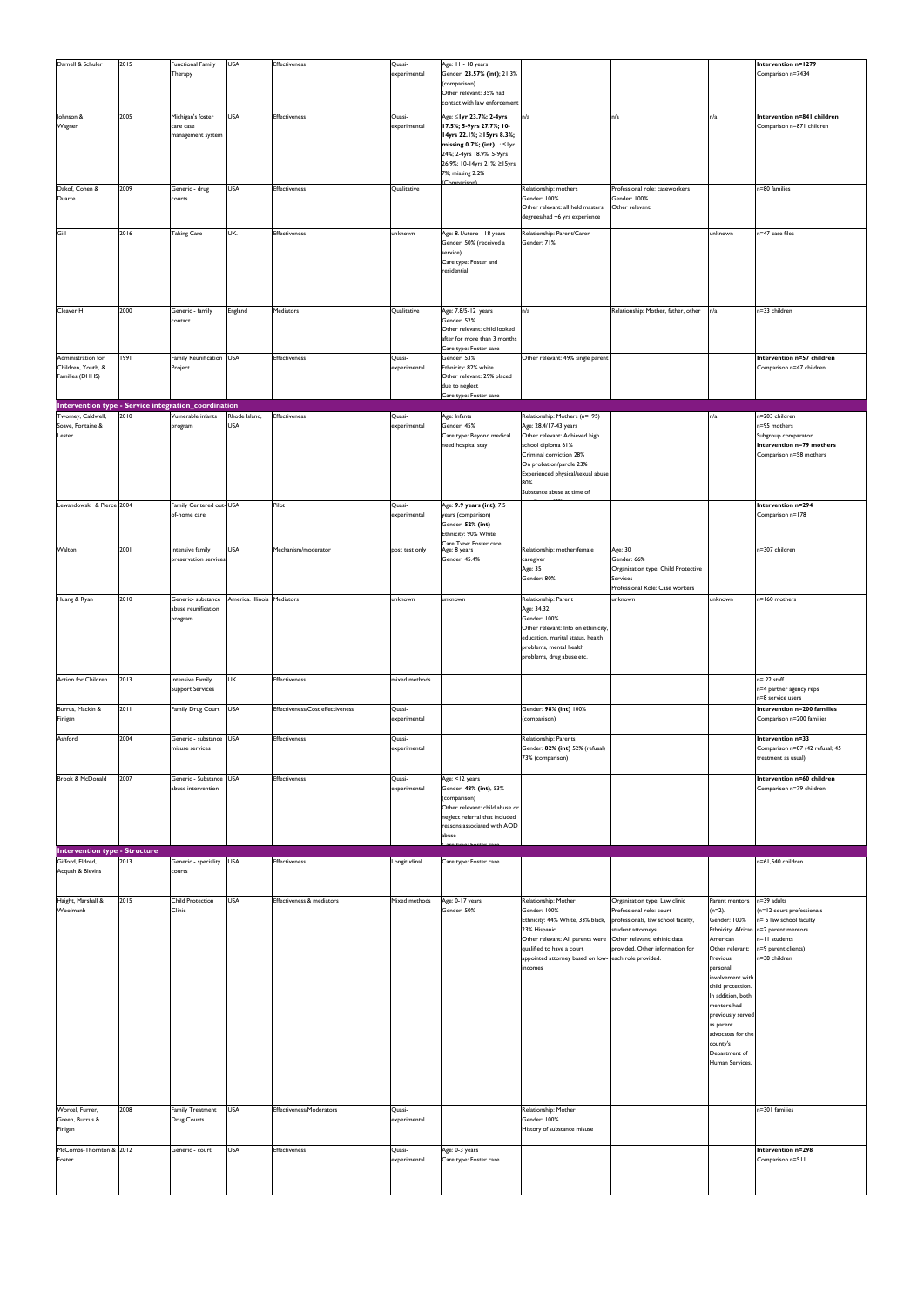| Bruns, Pullman,<br>Weathers, Wiresham<br>& Murphy<br>Gifford, Eldred,              | 2012<br>2014 | Family treatment<br>drug court<br>Family drug                       | <b>USA</b><br><b>USA</b>      | Effectiveness<br>Effectiveness | Quasi-<br>experimental<br>unknown              | Age: FTD group: 2.9 years<br>(int); 3.3 years (comparison)<br>Gender: 57% (int); 49%<br>(comparison)<br>Other relevant: Information<br>included on ethnicity<br>Care type: Out-of-home (not<br>specified)<br>Gender: 47.4% (enrolled)                                                                                                                                   | Relationship: Parents<br>Age: 18+<br>Other relevant: Information<br>included on ethnicity<br>unknown                                                                                                      | Organisation type: Family treatment n/a<br>drug courts<br>Professional role: Judge, parents<br>attorney, childrens attorney,<br>assistant attorney general, child<br>welfare social workers, court<br>appointed special advocates<br>unknown                                                                                                                                                                                                                                                                                                                                                                                           | unknown   | Intervention: n=76 parents, n=65<br>children<br>Comparison n=76 parents, n=76 children<br>n=566 children |
|------------------------------------------------------------------------------------|--------------|---------------------------------------------------------------------|-------------------------------|--------------------------------|------------------------------------------------|-------------------------------------------------------------------------------------------------------------------------------------------------------------------------------------------------------------------------------------------------------------------------------------------------------------------------------------------------------------------------|-----------------------------------------------------------------------------------------------------------------------------------------------------------------------------------------------------------|----------------------------------------------------------------------------------------------------------------------------------------------------------------------------------------------------------------------------------------------------------------------------------------------------------------------------------------------------------------------------------------------------------------------------------------------------------------------------------------------------------------------------------------------------------------------------------------------------------------------------------------|-----------|----------------------------------------------------------------------------------------------------------|
| Vernerey & Sloan                                                                   |              | treatment court                                                     |                               |                                |                                                |                                                                                                                                                                                                                                                                                                                                                                         |                                                                                                                                                                                                           |                                                                                                                                                                                                                                                                                                                                                                                                                                                                                                                                                                                                                                        |           |                                                                                                          |
| Harwin, Alrouh, Ryan 2013<br>& Tunnard                                             |              | Family Drug and<br>Alcohol Court                                    | England & Wales Effectiveness |                                | Quasi-<br>experimental                         | unknown                                                                                                                                                                                                                                                                                                                                                                 | Relationship: Parent<br>Other relevant: Figures included<br>for substance abuse and past<br>history of involvement with<br>children's services                                                            |                                                                                                                                                                                                                                                                                                                                                                                                                                                                                                                                                                                                                                        | unknown   | Intervention n=41 mothers<br>Comparison n=19 mothers                                                     |
| Children Now                                                                       | 2011         | Generic - family<br>courts                                          | England                       | Effectiveness                  | Not known                                      | Not known                                                                                                                                                                                                                                                                                                                                                               | Relationship: Parents<br>Other relevant: Parents with<br>substance misuse problems who<br>are involved in a court care<br>proceedings.                                                                    | Not known                                                                                                                                                                                                                                                                                                                                                                                                                                                                                                                                                                                                                              | Not known | Not known                                                                                                |
| Intervention type - Therapeutic approach                                           |              |                                                                     |                               |                                |                                                |                                                                                                                                                                                                                                                                                                                                                                         |                                                                                                                                                                                                           |                                                                                                                                                                                                                                                                                                                                                                                                                                                                                                                                                                                                                                        |           |                                                                                                          |
| Osofsky,<br>Kronenberg,<br>Hammer, Lederman,<br>Katz, Adams, Graham<br>Hogan       | 2007         | Florida Infant<br>Mental Health Pilot<br>Program                    | Florida, USA                  | Pilot/feasibility              | pre post test                                  | Age: 19.39 months/1-52<br>months<br>Gender: 43%<br>Other relevant: maltreated or<br>at risk of abuse/neglect<br>Care type: At home and in<br>foster care                                                                                                                                                                                                                | n/a                                                                                                                                                                                                       | Relationship: Predominanitly mother n/a<br>Age: 24.33/14-42 years                                                                                                                                                                                                                                                                                                                                                                                                                                                                                                                                                                      |           | n=57 parents<br>n=57 infants                                                                             |
| Lee & Thompson                                                                     | 2008         | Generic-treatment<br>foster care vs family-<br>style group care     | <b>USA</b>                    | <b>Effectiveness</b>           | Longitudinal/cohor                             | Age: 12.9/8+ years (int);<br>14.9/8+ years (comparison)<br>Gender: 62% (int), 38%<br>(comparison)<br>Ethnicity: 51% (Int) 60%<br>(Comparison) white<br>Other relevant:Legal<br>delinquent status. Info also<br>included on abuse history,<br>number of prior placements,<br>and some information on<br>biological parent<br>Care type: Treatment<br>foster care (n=112) | Relationship: Foster parents<br>Other relevant: Treatment foster<br>parents completed training on<br>model implementation.<br>Supervision was provided to<br>foster parents to promote model<br>fidelity. | Organisation type: Not-for-profit<br>Professional role: Group Care staff,<br>clinical specialist<br>Other relevant: All youth care<br>providers completed training on<br>model implementation. Supervision<br>was provided to direct care staff to<br>promote model fidelity. Clinical<br>specialists were Masters-level<br>professionals that had frequent<br>contact with the youth, family, and<br>substitute caregivers throughout<br>placement.                                                                                                                                                                                   | n/a       | Intervention n=112<br>Comparison n=716                                                                   |
| Intervention type - Increase_Descrease in family financial resource<br>Wells & Guo | 2006         | Generic - welfare                                                   | Ohio, USA                     | Moderators                     | Longitudinal/Ccoh Age: 0-16 years              |                                                                                                                                                                                                                                                                                                                                                                         | Relationship: Mothers                                                                                                                                                                                     | Unknown                                                                                                                                                                                                                                                                                                                                                                                                                                                                                                                                                                                                                                | Unknown   | n=1560 in total.                                                                                         |
|                                                                                    |              | reform                                                              |                               |                                | ort                                            | Gender: Pre-reform: 49.5%<br>female, post-reform 1: 51.6%<br>female, post-reform 2: 48.4%<br>female<br>Care type: With kin,<br>unrelated parents (foster<br>home), group home or<br>hospital<br>Other relevant: Information<br>included on ethnicity, child<br>health status, reason for<br>placement, type of placement,<br>reason for leaving foster care             | Gender: 100%<br>Other relevant: Information<br>included on employment, income,<br>history of substance abuse, family<br>violence, poor mental health and<br>economic difficulty                           |                                                                                                                                                                                                                                                                                                                                                                                                                                                                                                                                                                                                                                        |           | Pre-reform n=378,<br>Post-reform I n=525,<br>Post-reform 2 n=657                                         |
| Cancian, Cook, Seki & 2017<br>Wimer                                                |              | Generic - financial                                                 | <b>USA</b>                    | Mechanisms                     | Post test                                      | Care type: Home and in care                                                                                                                                                                                                                                                                                                                                             | Relationship: Mothers<br>Gender: 100%<br>Other relevant: Mothers did not<br>live with the childrens identified<br>father. Information also included<br>on ethnicity and income                            | Organisation type: Child Protective<br>Services<br>Professional role: CPS Case<br>Workers                                                                                                                                                                                                                                                                                                                                                                                                                                                                                                                                              | Unknown   | n=2,804 mothers; n=10,476 children                                                                       |
| <b>Intervention type - Mentor</b><br>Ryan, Victor, Moore,<br>Mowbray & Perron      | 2016         | Generic - recovery<br>coaches                                       | <b>USA</b>                    | Effectiveness                  | Quasi-<br>experimental                         | Other relevant: Temporary<br>state custody                                                                                                                                                                                                                                                                                                                              | Relationship: Mothers<br>Gender: 100%<br>Other relevant: Information<br>provided on ethnicity,<br>employment, education,<br>substance use, marital status                                                 | Professional role: Professional<br>recovery coaches, child welfare<br>caseworkers, substance abuse<br>treatment staff<br>Other relevant: The recovery<br>coaches are not employees of child<br>welfare or substance abuse<br>treatment agencies, they are<br>employed by a non-affiliated social<br>service agency. They are intensive<br>and specialised case managers and<br>are required to participate in child<br>welfare and substance abuse trainings<br>that cover a variety of topics<br>including addiction, relapse<br>prevention, DSM diagnostics,<br>fundamentals of assessment, ethics,<br>ervice hours, client tracking | Unknown   | Intervention n=112 families<br>Control n=511 families                                                    |
| <b>Intervention type - Multi component</b>                                         |              |                                                                     |                               |                                |                                                |                                                                                                                                                                                                                                                                                                                                                                         |                                                                                                                                                                                                           |                                                                                                                                                                                                                                                                                                                                                                                                                                                                                                                                                                                                                                        |           |                                                                                                          |
| Pine & Spath                                                                       | 2007         | Generic -<br>reunification<br>program                               | <b>USA</b>                    | Effectiveness                  | Qualitative                                    | Care type: Multiple                                                                                                                                                                                                                                                                                                                                                     |                                                                                                                                                                                                           |                                                                                                                                                                                                                                                                                                                                                                                                                                                                                                                                                                                                                                        |           | $n = 254$                                                                                                |
| Ryan, Marsh, Testa, &<br>Louderman                                                 | 2006         | Illinois Alcohol and<br>other Drug Abuse<br>Waiver<br>Denonstration | <b>USA</b>                    | <b>Effectiveness</b>           | Quasi-<br>experimental                         | Age: 2.7 years<br>Gender: 48%                                                                                                                                                                                                                                                                                                                                           | Relationship: Parents<br>Age: 34.4 (mean age of youngest<br>caregiver)<br>Other relevant: Included in study<br>due to substance misuse                                                                    |                                                                                                                                                                                                                                                                                                                                                                                                                                                                                                                                                                                                                                        |           | n=1417 children<br>n=738 families                                                                        |
| Lewandowski & Pierce 2002                                                          |              | Family Centered out-USA<br>of-home care                             |                               | <b>Effectiveness</b>           | Quasi-<br>experimental                         | Age: 10.7 years (int), 7.7<br>(comp)<br>Gender: 52%<br>Other relevant: prior<br>placements 1.3 (int), 0.81<br>(compariosn).                                                                                                                                                                                                                                             | Other relevant: Single parent<br>families 53.8% (int), 46.2%<br>(comparison)                                                                                                                              |                                                                                                                                                                                                                                                                                                                                                                                                                                                                                                                                                                                                                                        |           | Intervention n=220<br>Comparison n=154                                                                   |
| Akin, Brook, Lloyd &<br>McDonald                                                   | 2017         | Generic - parenting USA<br>intervention                             |                               | <b>Effectiveness</b>           | quasi-<br>experimental/<br>longitudinal design | Age: 3-15 years<br>Gender: 49.9%<br>Ethnicity: 87.2% white<br>Care type: reunified from<br>foster care                                                                                                                                                                                                                                                                  | Other relevant: substance abuser<br>(72.2%); 56.0% single parent                                                                                                                                          |                                                                                                                                                                                                                                                                                                                                                                                                                                                                                                                                                                                                                                        |           | Intervention n=219 children<br>Comparison n=274 children                                                 |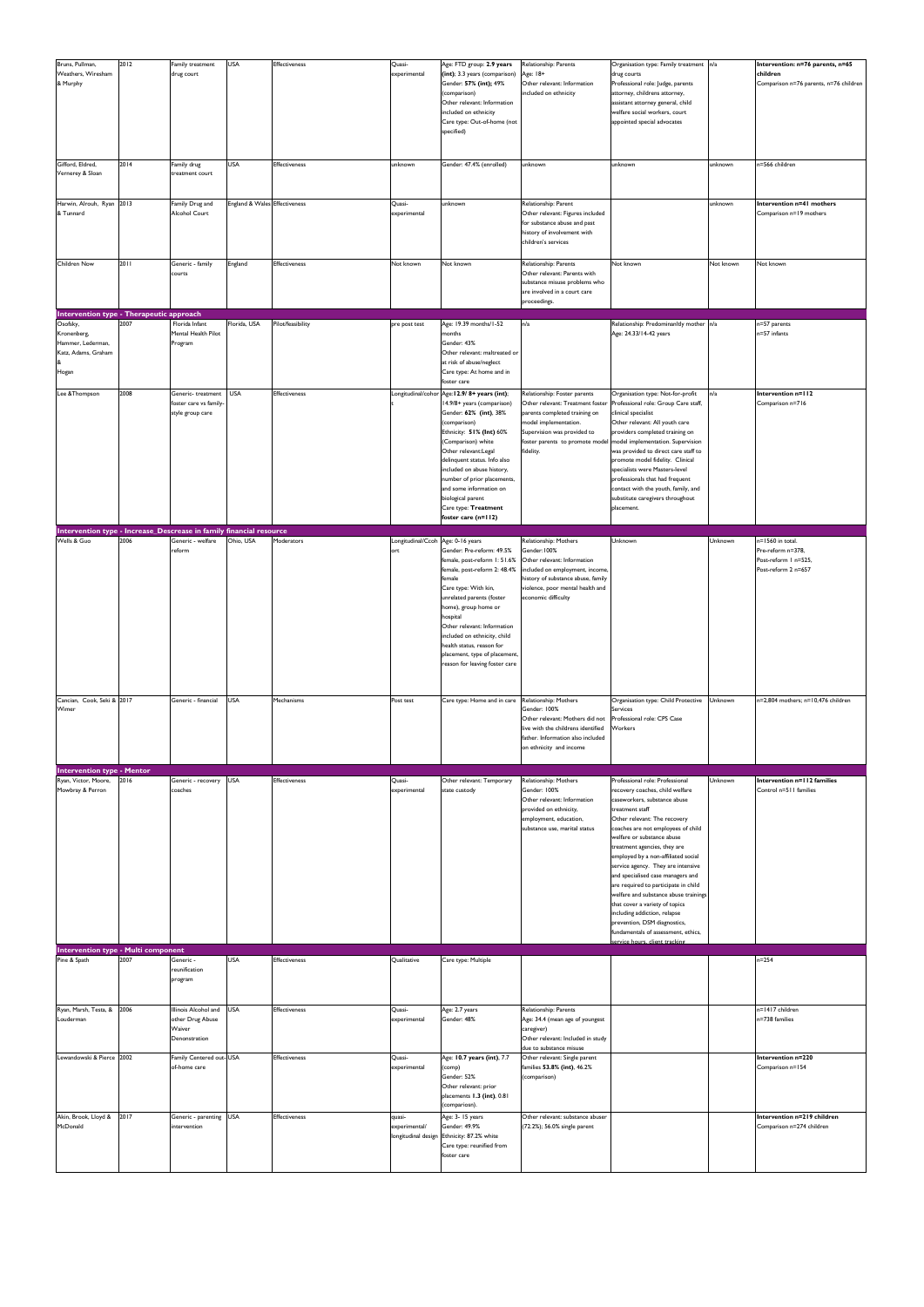| Walton, Fraser, Lewis, 1993<br>Pecora & Walton.                               |      | In-home Family<br>Focused<br>Reunification                                   | <b>USA</b>           | <b>Effectiveness</b>                                                                                           | Quasi-<br>experimental<br>study     | Age: 1-17 years<br>Ethnicity: 82.7% White<br>Other relevant: 32.7% neglect Gender: 86.4%<br>specified)                                                                                                                                                                             | Relationship: Primary caregiver<br>Age: 34.6 years<br>Care type: Out-of-Home (not Other relevant: 48.2% divorced<br>or seperated                                                                                                                                                                                                                                                                | Age: mean 49 years<br>Gender: 0%<br>Organisation: Child welfare<br>Professional role: FRS Treatment<br>Workers<br>Other relevant: 14 years of<br>experience in child welfare; 19 years<br>of formal education                                                                                                                          |                                             | Intervention n= 57 families<br>Comparison n=53 families                                                                                    |
|-------------------------------------------------------------------------------|------|------------------------------------------------------------------------------|----------------------|----------------------------------------------------------------------------------------------------------------|-------------------------------------|------------------------------------------------------------------------------------------------------------------------------------------------------------------------------------------------------------------------------------------------------------------------------------|-------------------------------------------------------------------------------------------------------------------------------------------------------------------------------------------------------------------------------------------------------------------------------------------------------------------------------------------------------------------------------------------------|----------------------------------------------------------------------------------------------------------------------------------------------------------------------------------------------------------------------------------------------------------------------------------------------------------------------------------------|---------------------------------------------|--------------------------------------------------------------------------------------------------------------------------------------------|
| Zeanah, Larrieu,<br>Heller, Valliere,<br>Hinshaw-Fuselier, Aoki<br>& Drilling | 2001 | Generic -<br>maltreatment<br>prevention                                      | <b>USA</b>           | Effectiveness                                                                                                  | quasi-<br>experimental              | Age: younger than 48 months<br>Gender: 53%<br>Ethnicity: 58% African<br>American; 39% European<br>American<br>Care type: foster care                                                                                                                                               |                                                                                                                                                                                                                                                                                                                                                                                                 |                                                                                                                                                                                                                                                                                                                                        |                                             | Intervention n=95 children<br>Comparison n=145 children                                                                                    |
| Pierce & Geremia                                                              | 1998 | Family Reunion<br>Services                                                   | <b>USA</b>           | Moderators                                                                                                     | Post test                           | Age: 8.2 years<br>Gender: 56% female<br>Other relevant: Avergae of<br>5.8 placements<br>Care type: Out-of-home (not<br>specified)                                                                                                                                                  | Other relevant: 65% single<br>parent; 61% less than high school<br>education; 64% of families less<br>then \$800 a month                                                                                                                                                                                                                                                                        |                                                                                                                                                                                                                                                                                                                                        |                                             | n=312 children<br>n=69 families.                                                                                                           |
| Fein & Staff                                                                  | 1993 | Last Best Chance                                                             | <b>USA</b>           | Description of programme theory                                                                                | Post test                           | Age: 78% five years or<br>younger<br>Gender: 56%<br>Ethnicity: Caucasian (64%),<br>Hispanic (16%), mixed-race<br>(11%), and African American<br>(9%)<br>Care type: Foster care                                                                                                     | Other relevant: 64% single<br>mother; 30% substance abuse;<br>21% domestic abuse; 40% were in<br>debt or did not have enough<br>money to live on                                                                                                                                                                                                                                                |                                                                                                                                                                                                                                                                                                                                        |                                             | n=110 children<br>n=47 families                                                                                                            |
| Chuang, Moore,<br>Barrett, Scott & Young                                      | 2012 | Integrated family<br>dependency<br>treatment court                           | <b>USA</b>           | <b>Effectiveness</b>                                                                                           | Quasi-<br>experimental              | unknown                                                                                                                                                                                                                                                                            | Relationship: Caregiver<br>Age: 29.6 years (intervention<br>and comparison)<br>Gender: 78% (intervention and<br>comparison)<br>Other relevant: info included on<br>ethnicity and criminal history                                                                                                                                                                                               |                                                                                                                                                                                                                                                                                                                                        | n/a                                         | Intervention n=91 familes<br>Comparison = 91 families                                                                                      |
| Walton                                                                        | 2008 | <b>Intensive Family</b><br>Preservation<br>Services                          | Utah                 | Mediators                                                                                                      | post test                           |                                                                                                                                                                                                                                                                                    | unknown                                                                                                                                                                                                                                                                                                                                                                                         | Organisation type: Department of<br>Human Services<br>Professional role: Case workers,<br>research assistants                                                                                                                                                                                                                          | unknown                                     | n=110 families                                                                                                                             |
| Perry, Yoo, Spoliansky 2013<br>Edelman<br>Landy & Munro                       | 1998 | Family Team<br>Conferencing<br>Generic- Foster                               | <b>USA</b><br>Canada | <b>Effectiveness</b><br>Effectiveness?moderators                                                               | Quasi-<br>experimental<br>Post test | Age: n=7.35 years (int<br>group 1); 7.17 years (int<br>group 2) 7.78 years<br>(comparison)<br>Gender: 45.8% (int group<br>I); 45.5% (int group 2);<br>unknown                                                                                                                      | n/a<br>Other relevant: Information                                                                                                                                                                                                                                                                                                                                                              | Relationship: parent/caregiver<br>Age: 32.24 years (int group 1);<br>32.28 years (int 2); 31.53 years<br>(comparison)<br>Gender:68.9% (int group 1);<br>72.2% (int group 2); 80%                                                                                                                                                       | n/a<br>unknown                              | Intervention 1: 266 families<br>Intervention 2: 270 families<br>Comparison n=141 families                                                  |
|                                                                               |      | parent program                                                               |                      |                                                                                                                |                                     |                                                                                                                                                                                                                                                                                    | included regarding parents<br>education, emplyment status,<br>health problems, mental health,<br>childhood abuse/neglect                                                                                                                                                                                                                                                                        |                                                                                                                                                                                                                                                                                                                                        |                                             |                                                                                                                                            |
| Boles, Young, Moore & 2007<br>DiPirro-Beard                                   |      | Drug Dependency<br>Court                                                     | <b>USA</b>           | Sacramento, CA Comparison study of DDC reunification<br>rates compared to those receiving standard<br>services | Post test                           | Age: 6.2 years (int) 7.9<br>(comparison)<br>Gender: 51.6% (int) 54.9%<br>(comparison)                                                                                                                                                                                              | Relationship: Parent<br>Age: 32.1 (int) 33.4 (comparison)<br>Other relevant: drug dependancy                                                                                                                                                                                                                                                                                                    |                                                                                                                                                                                                                                                                                                                                        |                                             | Intervention: n=861<br>Comparison: n=173                                                                                                   |
| Walton                                                                        | 1998 | Intensive Family<br><b>Based Services</b>                                    | <b>USA</b>           | <b>Effectiveness</b>                                                                                           | Post-test                           | Age: 10.8 years<br>Care type: Foster care                                                                                                                                                                                                                                          | Age: 35<br>Gender: Mostly female<br>Ethnicity: Mostly white                                                                                                                                                                                                                                                                                                                                     |                                                                                                                                                                                                                                                                                                                                        |                                             | Intervention n=62<br>Comparison n=58                                                                                                       |
| Cohen, Remez,<br>Edelman, Golub,<br>Pacifici, Santillan &<br>Wolfe            | 2016 | <b>Building Blocks</b><br>Reflective<br>Supervision and<br>Parenting program | <b>USA</b>           | Implementation                                                                                                 | Qualitative                         | unknown                                                                                                                                                                                                                                                                            |                                                                                                                                                                                                                                                                                                                                                                                                 | Professional role: Therapist                                                                                                                                                                                                                                                                                                           | n/a                                         | n=5 case studies                                                                                                                           |
| Trout, Tyler, Stewart<br>& Epstein                                            | 2012 | On the way home                                                              | <b>USA</b>           | Description of programme theory                                                                                | Mixed methods                       | Age: 15 /3-17 years<br>Gender: 50%<br>Care type: multiple (out of<br>home, residential)                                                                                                                                                                                            |                                                                                                                                                                                                                                                                                                                                                                                                 |                                                                                                                                                                                                                                                                                                                                        |                                             | Intervention n=24<br>Comparison n=20                                                                                                       |
| Fraser, Walton, Lewis, 1996<br>Pecora and Walton                              |      | Generic -<br>reunification services                                          | <b>USA</b>           | Effectiveness/description of program theory RCT                                                                |                                     | Age: II/I-I7 years (int)<br>Gender: 57.9% (int)<br>Care type: Foster care<br>Other relevant: Information<br>included on ethnicity, most<br>frequent reason for<br>placement, number and length Gender: All but 5 primary<br>group                                                  | Relationship: Primary caretaker.<br>12.3% of intervention group<br>contained both birth parents<br>Age: Mean age for primary<br>caretakers of intervention group<br>was 33.7 years<br>of placements for intervention caretakers of intervention group<br>were female<br>Other relevant: Information<br>included on education,<br>employment, income, religion                                   | Professional role: Child welfare<br>practioners<br>Other relevant: Skilled in building<br>relationships with parents and in<br>providing support                                                                                                                                                                                       | Unknown                                     | Intervention n=57 children<br>Comparison n=53 children                                                                                     |
| Harwin, Alrough, Ryan 2014<br>& Tunnard                                       |      | Family Drug and<br>Alcohol Court                                             | UK                   | Description of programme theory/cost<br>effectiveness                                                          | Mixed methods                       | Age: Information in table<br>female<br>Care type: At home (38% v<br>Foster care (19% v 23%),<br>Family and friends (13% v<br>$12%$ ).<br>Other relevant: Information<br>included on ethnicity,                                                                                     | Relationship: Mother/father<br>Gender: Both groups had 49% Age: The largest cluster in each<br>sample 30 to 39 years<br>Gender: Intervention group: 104<br>40%), In hospital (26% v 21%), mothers/84 fathers, Comparison<br>group: 101 mothers/76 fathers<br>Other relevant: Information<br>included on ethnicity, substance<br>use, education, housing, health,<br>crinimal history, household | Organisation type: Family Drug and<br><b>Alcohol Court</b><br>Professional role: Services Manager,<br>Senior Practitioner, Clinical Nurse<br>Specialist, Team administrator,<br>Subtsance abuse Specialist, Parental<br>Substance Misuse Specialist,<br>Volunteer Parent Mentor<br>Coordinator, Social Worker, Studen<br>Social Worker | Description:<br>Volunteer parent<br>nentors | Intervention n=106 families n=149<br>children<br>Comparison n=101 families n=151<br>children                                               |
| Huebner, Robertson,<br>Roberts, Brock &<br>Geremia                            | 2012 | <b>Family Preservation</b><br>Services                                       | <b>USA</b>           | Effectiveness/moderators                                                                                       | Quasi-<br>experimental              | Age: 7.2 years (int group<br>I), 8.1 years (comparison).<br>Unknown for groups 2, 3 and<br>Care type: Family home<br>Other relevant: 32.1% were<br>identified as having an out of<br>home care placement- some<br>more figures were included re<br>OOHC                            | Unknown                                                                                                                                                                                                                                                                                                                                                                                         | Organisation type: Family<br>Preservation Program provider<br>agencies                                                                                                                                                                                                                                                                 | Unknown                                     | n=1,510 families n=3,229 children (sample<br>sized varied for each research question<br>based on the match or completeness of<br>the data) |
| Lee, Hwang, Socha,<br>Pau & Shaw                                              | 2013 | Generic -<br>reunification                                                   | <b>USA</b>           | <b>Effectiveness</b>                                                                                           | Quasi-<br>experimental              | Age: 15 years (int)<br>Gender: 34% (int); 35%<br>(comparison)<br>Care type: Child welfare<br>group care settings (group<br>homes, residential treatment<br>centres)<br>Other relevant: Information<br>included on ethnicity, reason<br>for placement, other service<br>involvement | Relationship: Biological parents,<br>other family members, fictive kin<br>or supportive adults, as well as<br>possible foster family or<br>treatment foster care homes.                                                                                                                                                                                                                         | Organisation type: Local child<br>welfare agency<br>Professional role: Child Welfare Staff<br>Other relevant: Family Involvement<br>Meetings also included professionals<br>involved in the youths care (Court<br>Appointed Special Advocate,<br>therapist, caregiver)                                                                 | Unknown                                     | Intervention n=231<br>Comparison group n=173                                                                                               |